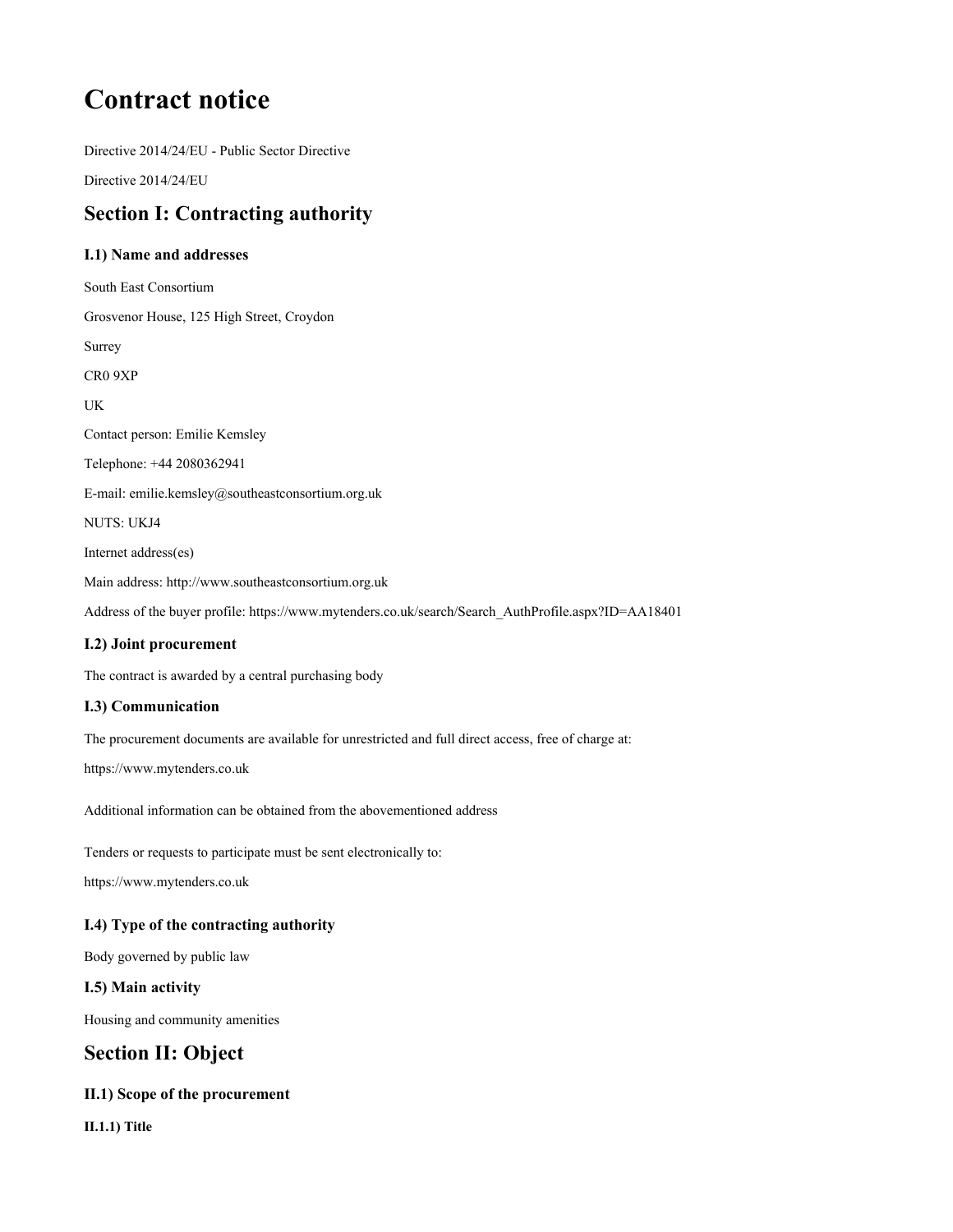#### **South East Consortium Asbestos Removals Framework**

#### **II.1.2) Main CPV code**

**90650000**

#### **II.1.3) Type of contract**

**Services**

#### **II.1.4) Short description**

South East Consortium (SEC) are looking for suitable contractors to be able to provide an Asbestos Removals Framework (Framework Agreement). This process will require Tenderers to be hold a valid HSE licence. The framework will last for initial period of 2 years with the potential of  $2 \times 1$  year extensions, and call off contracts will be up to 7 years. All pricing submitted must be inclusive of SEC Levy **(2%), overheads, profit and prelims but exclusive of VAT.**

#### **II.1.5) Estimated total value**

**Value excluding VAT: 30 000 000.00 GBP**

#### **II.1.6) Information about lots**

**This contract is divided into lots: No**

#### **II.2) Description**

#### **II.2.2) Additional CPV code(s)**

**90650000**

#### **II.2.3) Place of performance**

**NUTS code:**

**UK**

#### **II.2.4) Description of the procurement**

SEC invites you to tender for an Asbestos Removals Services Framework. This process will require Tenderers to be hold a valid HSE licence. The framework will be in place for an initial 2 years with the potential of  $2 \times 1$  year extensions.

#### **II.2.5) Award criteria**

**Price is not the only award criterion and all criteria are stated only in the procurement documents**

#### **II.2.6) Estimated value**

**Value excluding VAT: 30 000 000.00 GBP**

#### **II.2.7) Duration of the contract, framework agreement or dynamic purchasing system**

**Duration in months: 48**

**This contract is subject to renewal: No**

#### **II.2.9) Information about the limits on the number of candidates to be invited**

#### **II.2.10) Information about variants**

**Variants will be accepted: No**

#### **II.2.11) Information about options**

**Options: No**

#### **II.2.13) Information about European Union funds**

**The procurement is related to a project and/or programme financed by European Union funds: No**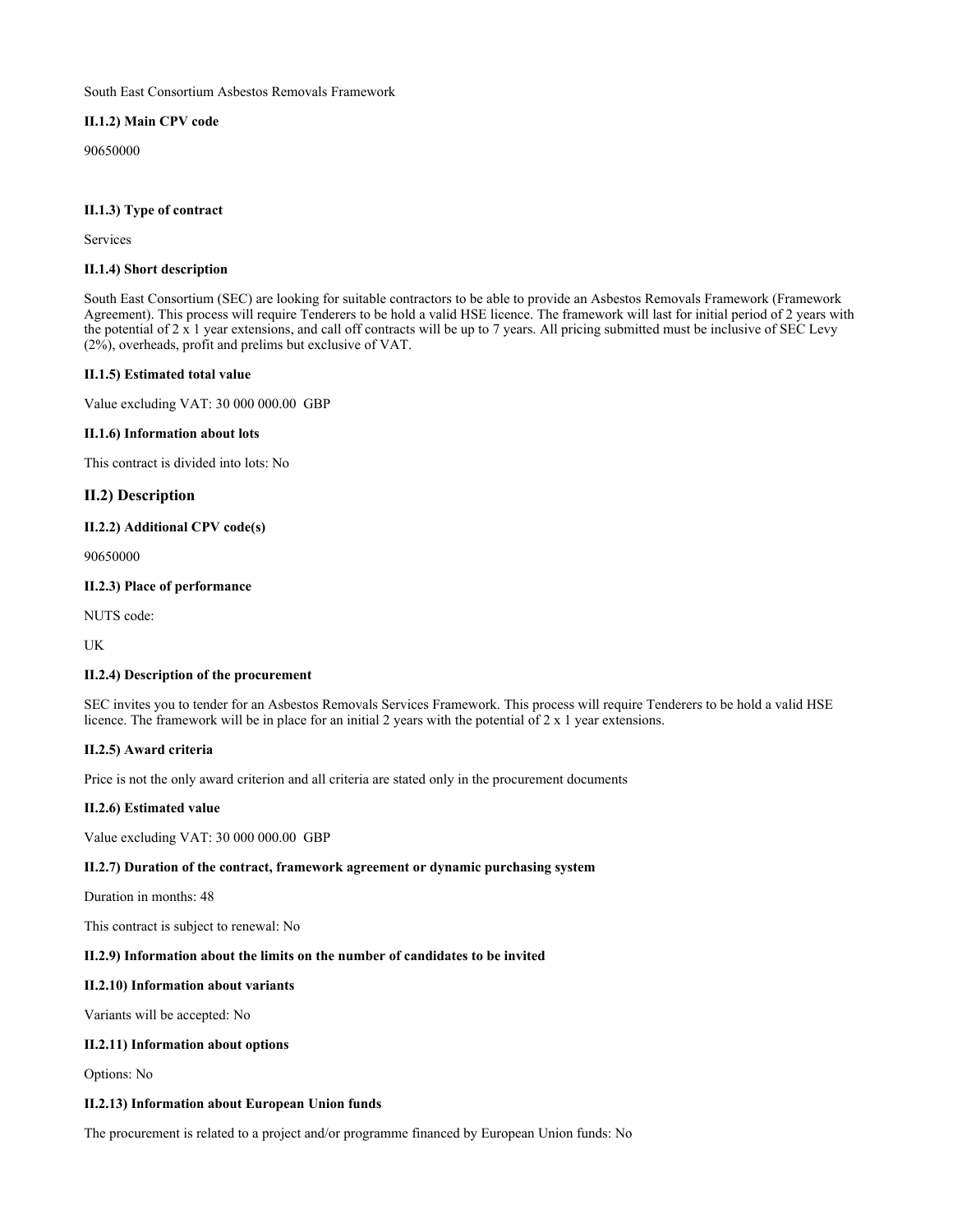# **Section III: Legal, economic, financial and technical information**

#### **III.1) Conditions for participation**

#### **III.1.2) Economic and financial standing**

**Selection criteria as stated in the procurement documents**

#### **III.1.3) Technical and professional ability**

**Selection criteria as stated in the procurement documents**

### **III.2) Conditions related to the contract**

# **Section IV: Procedure**

### **IV.1) Description**

#### **IV.1.1) Type of procedure**

**Open procedure**

#### **IV.1.3) Information about a framework agreement or a dynamic purchasing system**

**The procurement involves the establishment of a framework agreement with several operators.**

**Envisaged maximum number of participants to the framework agreement: 8**

#### **IV.1.8) Information about Government Procurement Agreement (GPA)**

**The procurement is covered by the Government Procurement Agreement: Yes**

#### **IV.2) Administrative information**

#### **IV.2.1) Previous publication concerning this procedure**

**Notice number in the OJ S:**

**2021/S 000-000089**

#### **IV.2.2) Time limit for receipt of tenders or requests to participate**

**Date: 22/06/2021**

**Local time: 12:00**

#### **IV.2.4) Languages in which tenders or requests to participate may be submitted**

**EN**

# **IV.2.7) Conditions for opening of tenders**

**Date: 22/06/2021**

**Local time: 12:00**

# **Section VI: Complementary information**

# **VI.1) Information about recurrence**

**This is a recurrent procurement: No**

# **VI.3) Additional information**